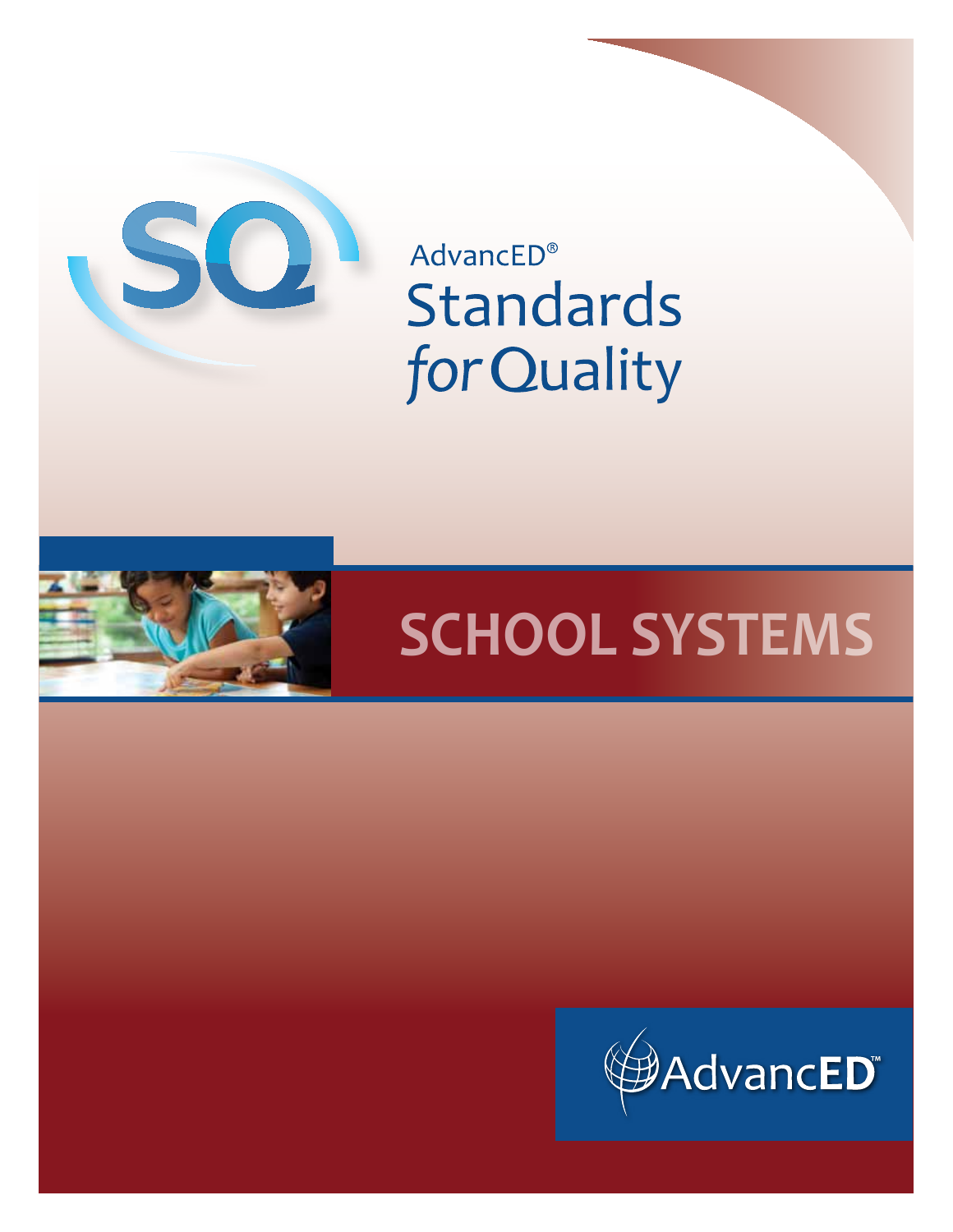### **AdvancED Standards for Quality School Systems**

#### Standard 1: Purpose and Direction

The system maintains and communicates at all levels of the organization a purpose and direction for continuous improvement that commit to high expectations for learning as well as shared values and beliefs about teaching and learning.

#### Standard 2: Governance and Leadership

The system operates under governance and leadership that promote and support student performance and school effectiveness.

#### Standard 3: Teaching and Assessing for Learning

The system's curriculum, instructional design, and assessment practices guide and ensure teacher effectiveness and student learning across all grades and courses.

#### Standard 4: Resources and Support Systems

The system has resources and provides services in all schools that support its purpose and direction to ensure success for all students.

#### Standard 5: Using Results for Continuous Improvement

The system implements a comprehensive assessment system that generates a range of data about student learning and system effectiveness and uses the results to guide continuous improvement.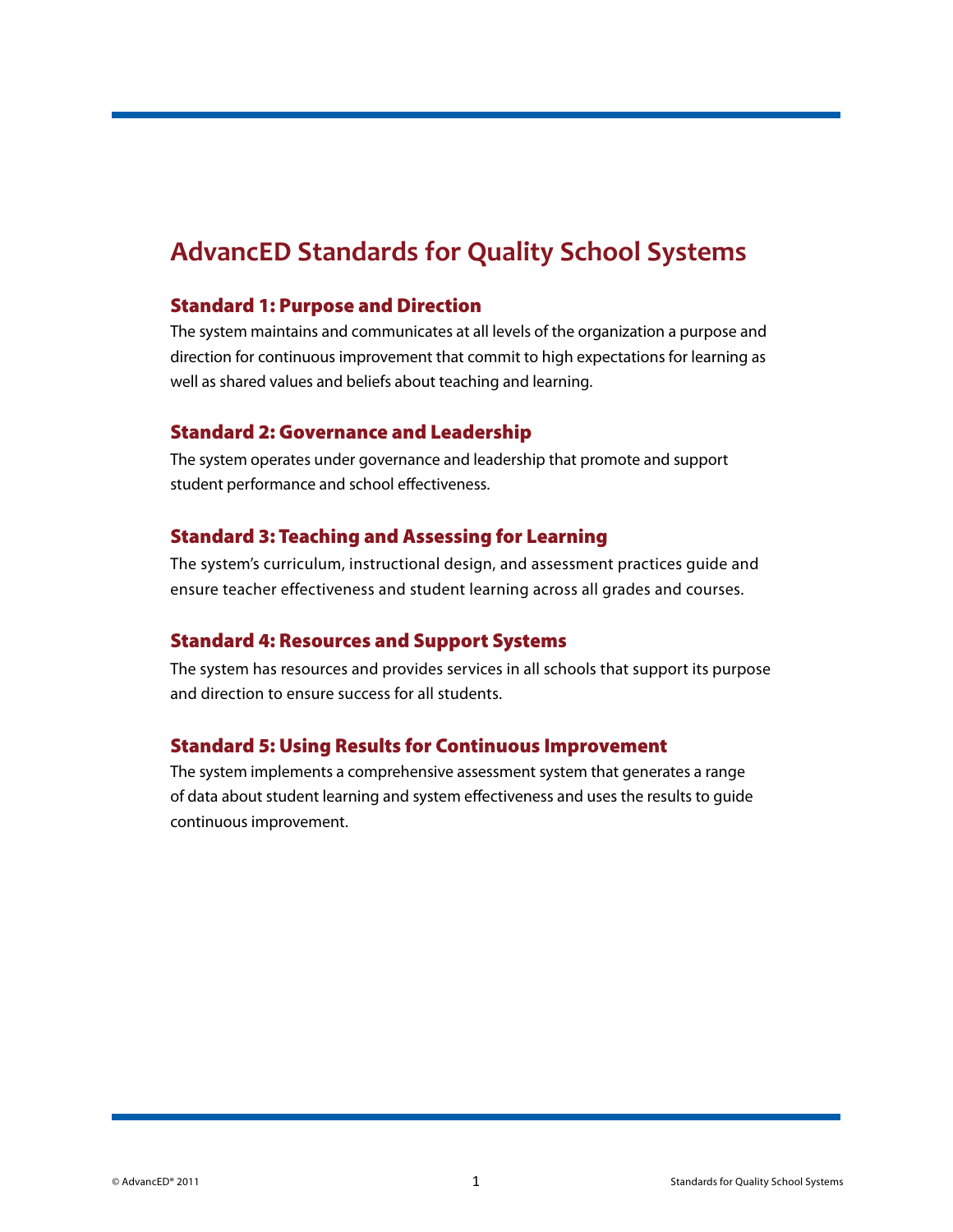### **Purpose and Direction**

*The system maintains and communicates at all levels of the organization a purpose and direction for continuous improvement that commit to high expectations for learning as well as shared values and beliefs about teaching and learning.* 

#### **Indicator 1.1**

**The system engages in a systematic, inclusive, and comprehensive process to review, revise, and communicate a system-wide purpose for student success.** 

#### **Indicator 1.2**

**The system ensures that each school engages in a systematic, inclusive, and comprehensive process to review, revise, and communicate a school purpose for student success.** 

#### **Indicator 1.3**

**The school leadership and staff at all levels of the system commit to a culture that is based on shared values and beliefs about teaching and learning and supports challenging, equitable educational programs and learning experiences for all students that include achievement of learning, thinking, and life skills.**

#### **Indicator 1.4**

**Leadership at all levels of the system implement a continuous improvement process that provides clear direction for improving conditions that support student learning.**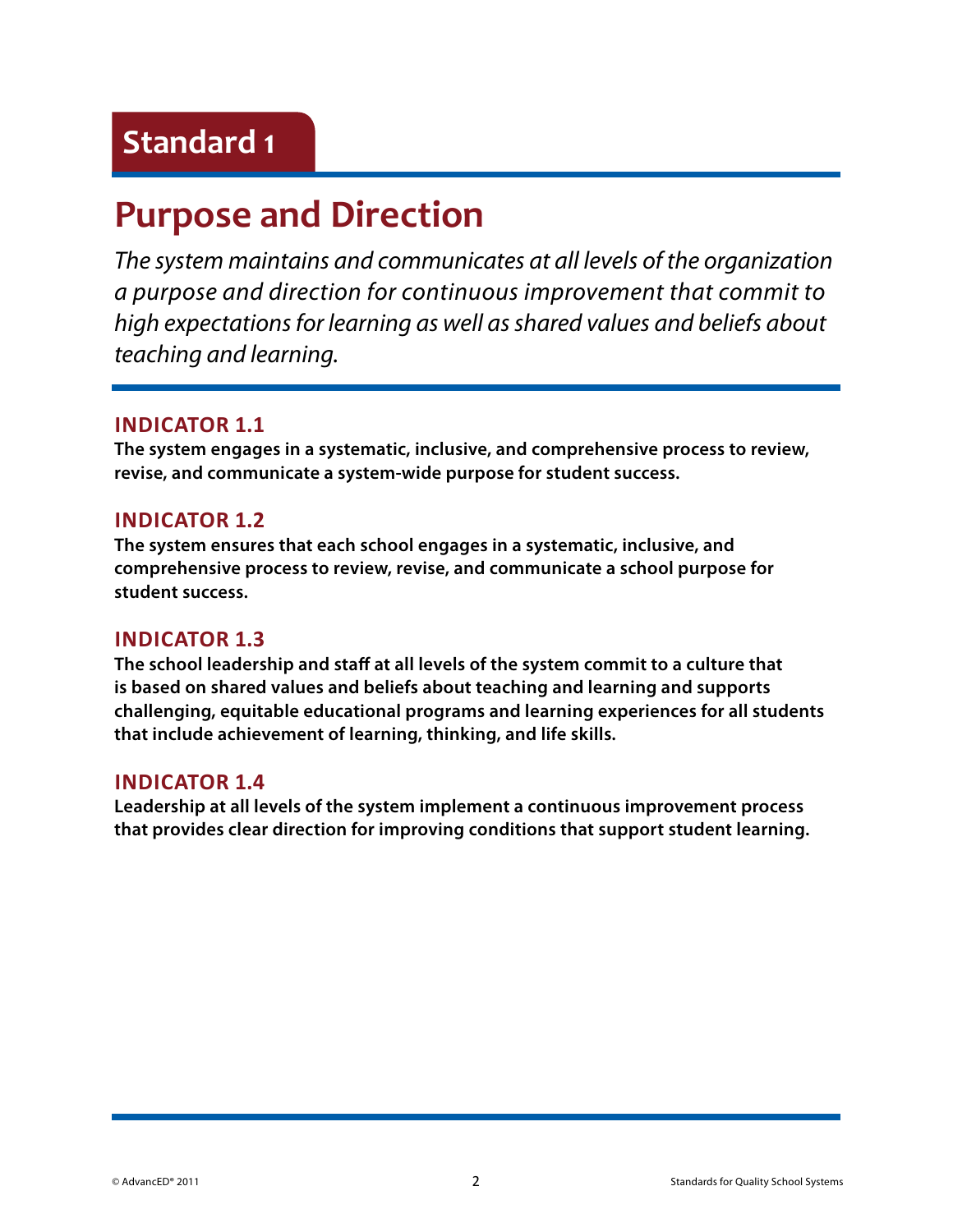### **Governance and Leadership**

*The system operates under governance and leadership that promote and support student performance and system effectiveness.*

#### **Indicator 2.1**

**The governing body establishes policies and supports practices that ensure effective administration of the system and its schools.**

#### **Indicator 2.2**

**The governing body operates responsibly and functions effectively.**

#### **Indicator 2.3**

**The governing body ensures that the leadership at all levels has the autonomy to meet goals for achievement and instruction and to manage day-to-day operations effectively.** 

#### **Indicator 2.4**

**Leadership and staff at all levels of the system foster a culture consistent with the system's purpose and direction.**

#### **Indicator 2.5**

**Leadership engages stakeholders effectively in support of the system's purpose and direction.**

#### **Indicator 2.6**

**Leadership and staff supervision and evaluation processes result in improved professional practice in all areas of the system and improved student success.**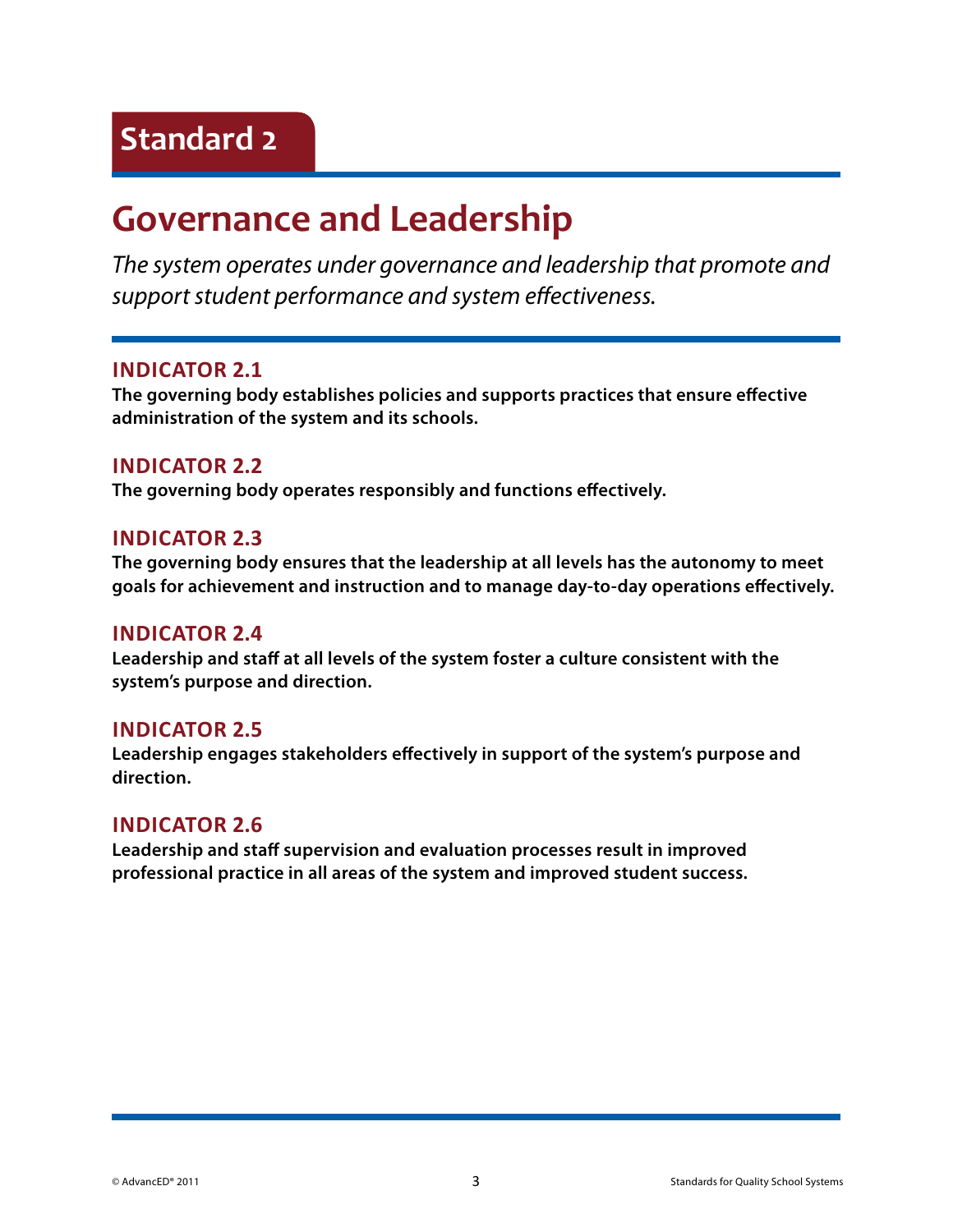## **Teaching and Assessing for Learning**

*The system's curriculum, instructional design, and assessment practices guide and ensure teacher effectiveness and student learning across all grades and courses.*

#### **Indicator 3.1**

**The system's curriculum provides equitable and challenging learning experiences that ensure all students have sufficient opportunities to develop learning, thinking, and life skills that lead to success at the next level.**

#### **Indicator 3.2**

**Curriculum, instruction, and assessment throughout the system are monitored and adjusted systematically in response to data from multiple assessments of student learning and an examination of professional practice.**

#### **Indicator 3.3**

**Teachers throughout the district engage students in their learning through instructional strategies that ensure achievement of learning expectations.**

#### **Indicator 3.4**

**System and school leaders monitor and support the improvement of instructional practices of teachers to ensure student success.**

#### **Indicator 3.5**

**The system operates as a collaborative learning organization through structures that support improved instruction and student learning at all levels.**

#### **Indicator 3.6**

**Teachers implement the system's instructional process in support of student learning.**

#### **Indicator 3.7**

**Mentoring, coaching, and induction programs support instructional improvement consistent with the system's values and beliefs about teaching and learning.**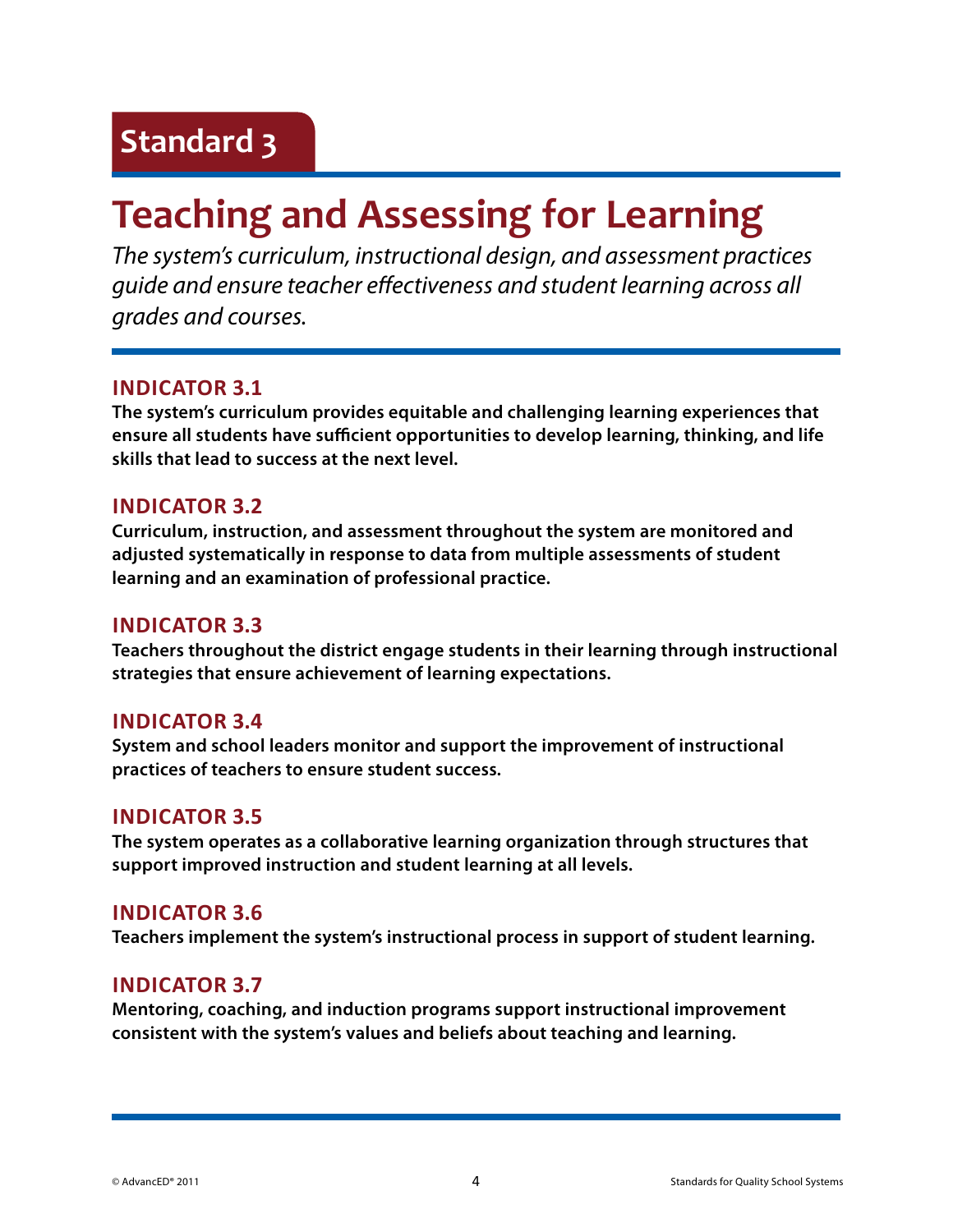#### Standard 3: Teaching and Assessing for Learning

#### **Indicator 3.8**

**The system and all of its schools engage families in meaningful ways in their children's education and keep them informed of their children's learning progress.**

#### **Indicator 3.9**

**The system designs and evaluates structures in all schools whereby each student is well known by at least one adult advocate in the student's school who supports that student's educational experience.**

#### **Indicator 3.10**

**Grading and reporting are based on clearly defined criteria that represent the attainment of content knowledge and skills and are consistent across grade levels and courses.**

#### **Indicator 3.11**

**All staff members participate in a continuous program of professional learning.**

#### **Indicator 3.12**

**The system and its schools provide and coordinate learning support services to meet the unique learning needs of students.**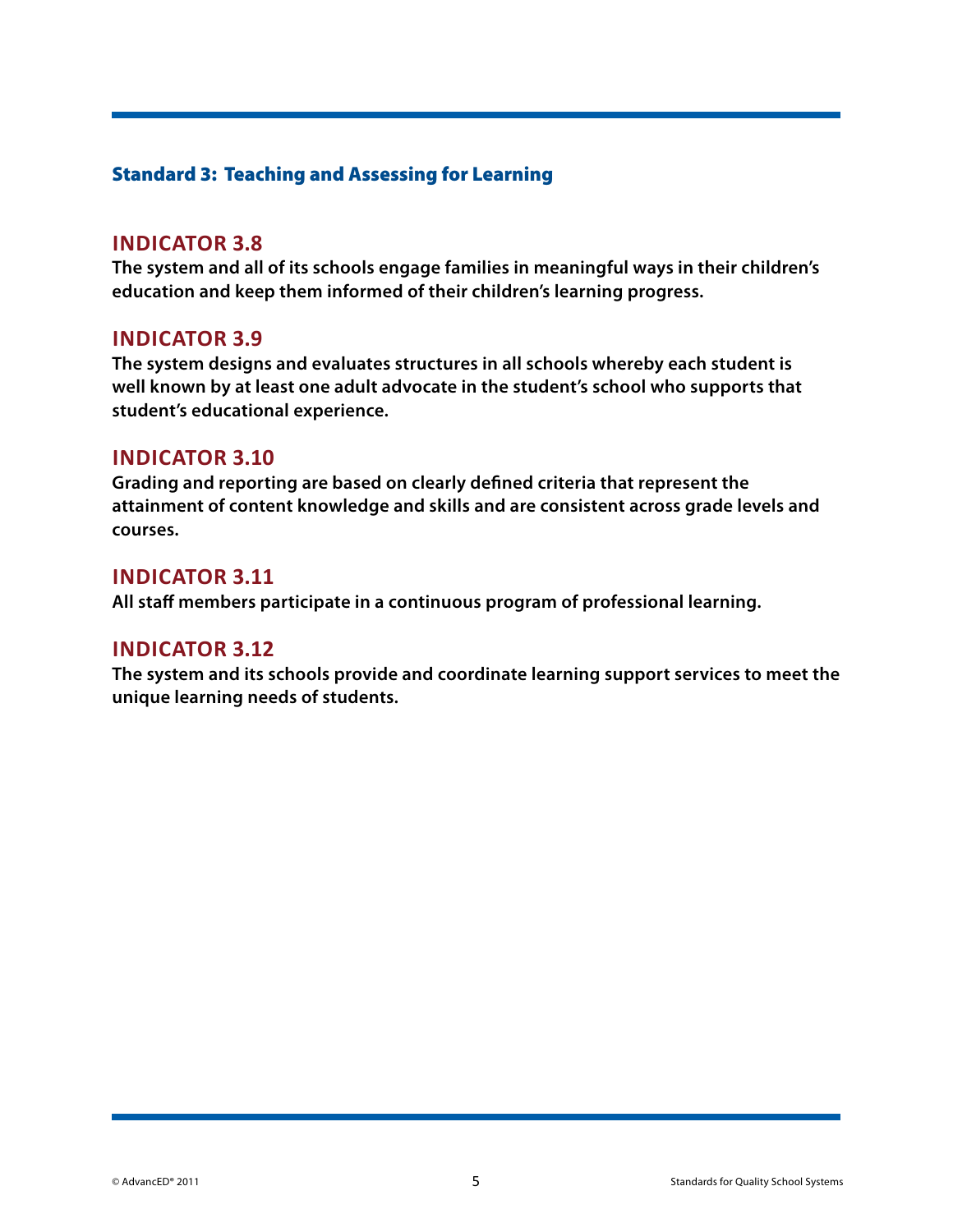### **Resources and Support Systems**

*The system has resources and provides services in all schools that support its purpose and direction to ensure success for all students.*

#### **Indicator 4.1**

**The system engages in a systematic process to recruit, employ, and retain a sufficient number of qualified professional and support staff to fulfill their roles and responsibilities and support the purpose and direction of the system, individual schools, and educational programs.**

#### **Indicator 4.2**

**Instructional time, material resources, and fiscal resources are sufficient to support the purpose and direction of the system, individual schools, educational programs, and system operations.**

#### **Indicator 4.3**

**The system maintains facilities, services, and equipment to provide a safe, clean, and healthy environment for all students and staff.**

#### **Indicator 4.4**

**The system demonstrates strategic resource management that includes long-range planning in support of the purpose and direction of the system.**

#### **Indicator 4.5**

**The system provides, coordinates, and evaluates the effectiveness of information resources and related personnel to support educational programs throughout the system.**

#### **Indicator 4.6**

**The system provides a technology infrastructure and equipment to support the system's teaching, learning, and operational needs.**

#### **Indicator 4.7**

**The system provides, coordinates, and evaluates the effectiveness of support systems to meet the physical, social, and emotional needs of the student population being served.**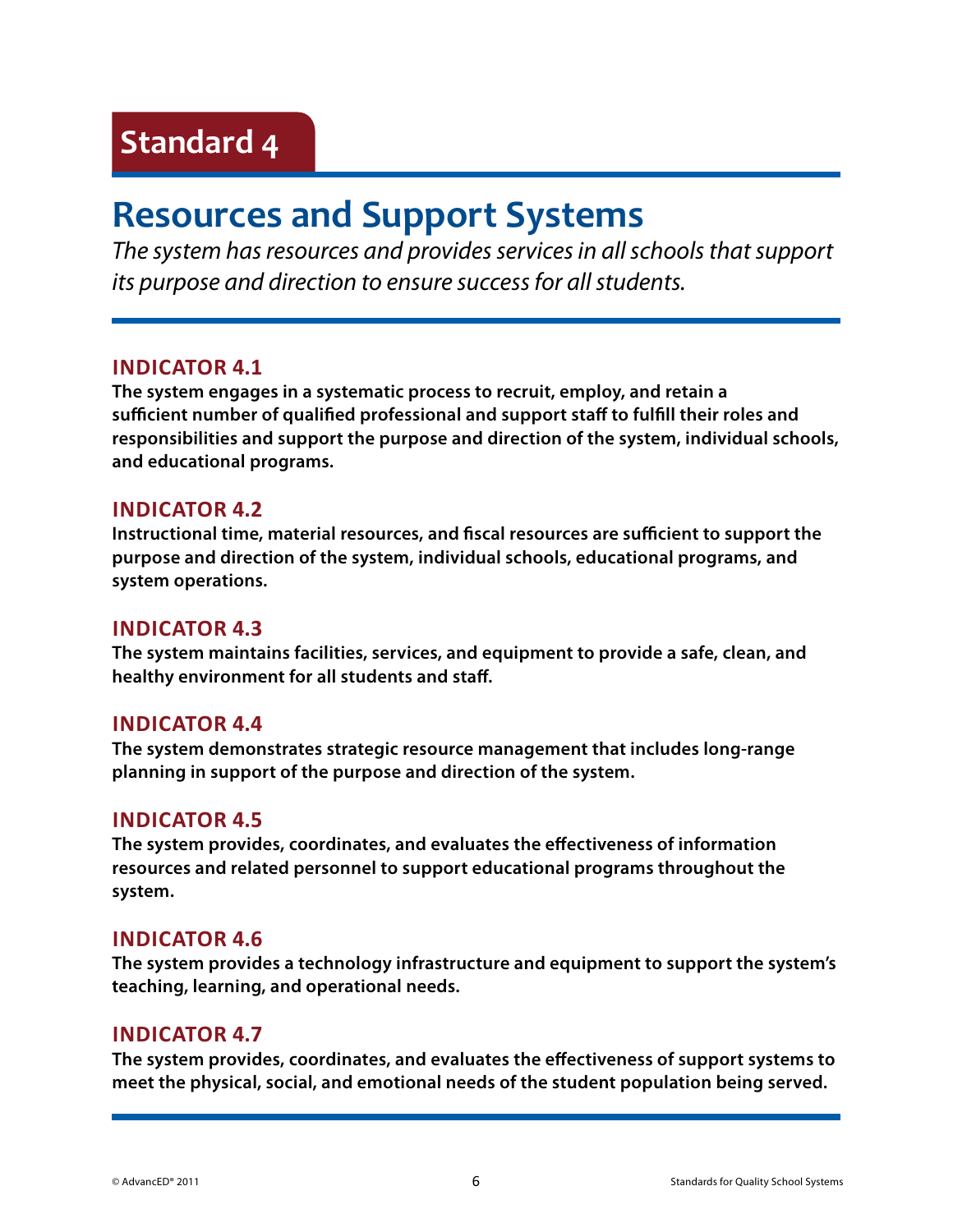#### Standard 4: Resources and Support Systems

#### **Indicator 4.8**

**The system provides, coordinates, and evaluates the effectiveness of services that support the counseling, assessment, referral, educational, and career planning needs of all students.**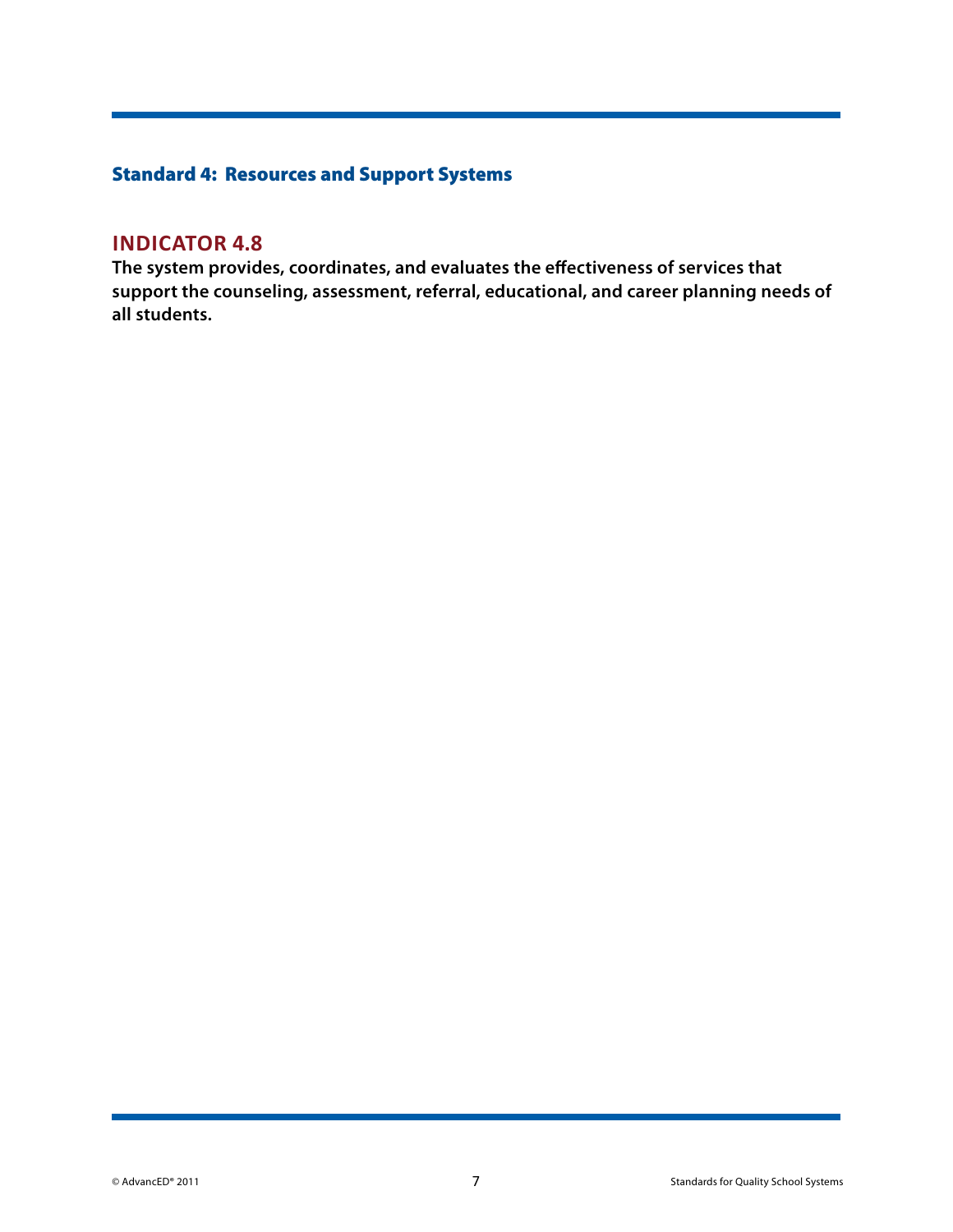### **Using Results for Continuous Improvement**

*The system implements a comprehensive assessment system that generates a range of data about student learning and system effectiveness and uses the results to guide continuous improvement.* 

#### **Indicator 5.1**

**The system establishes and maintains a clearly defined and comprehensive student assessment system.**

#### **Indicator 5.2**

**Professional and support staff continuously collect, analyze and apply learning from a range of data sources, including comparison and trend data about student learning, instruction, program evaluation, and organizational conditions that support learning.**

#### **Indicator 5.3**

**Throughout the system professional and support staff are trained in the interpretation and use of data.** 

#### **Indicator 5.4**

**The system engages in a continuous process to determine verifiable improvement in student learning, including readiness for and success at the next level.**

#### **Indicator 5.5**

**System and school leaders monitor and communicate comprehensive information about student learning, school performance, and the achievement of system and school improvement goals to stakeholders.**